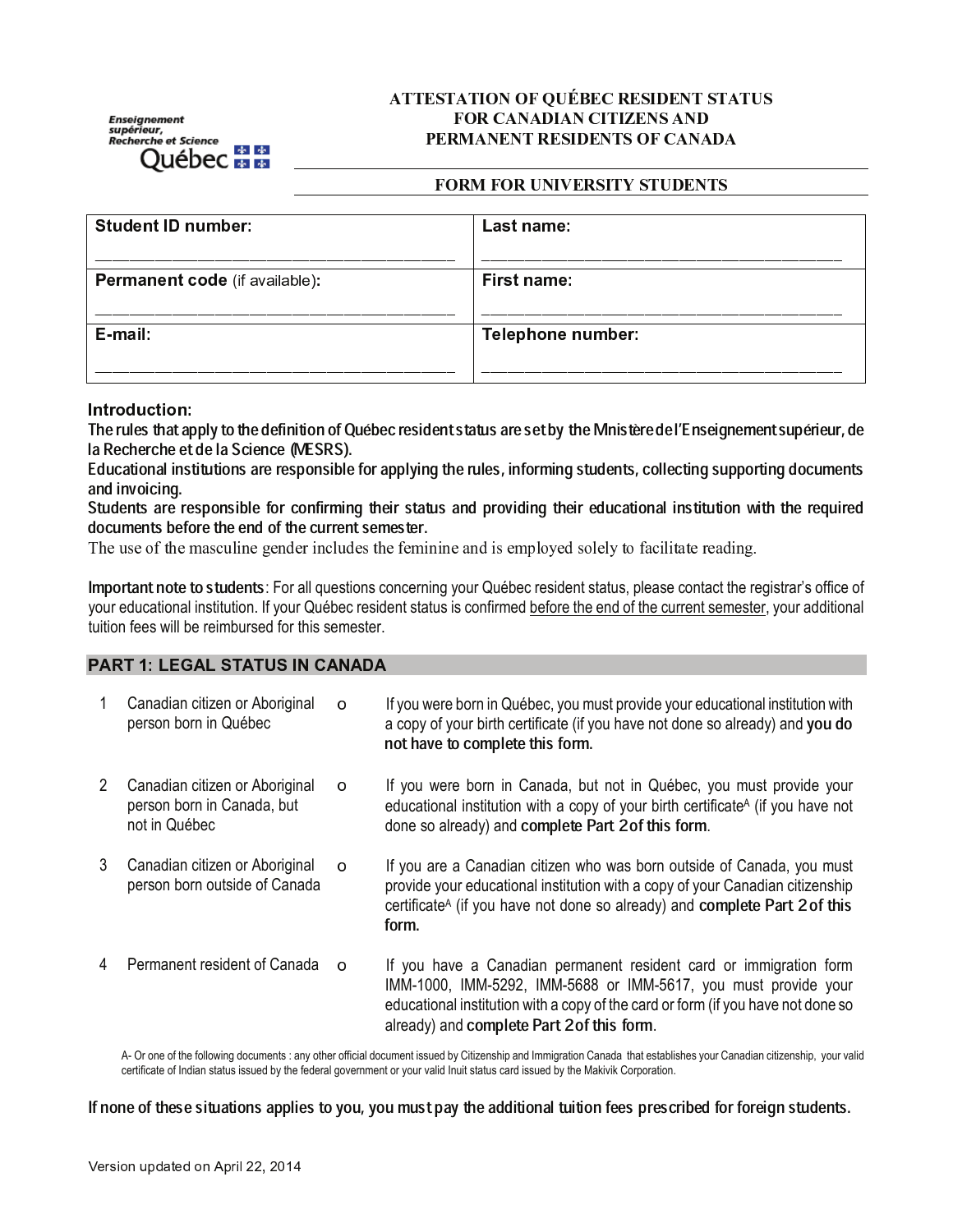## PART 2: RESIDENCY IN QUEBE

To claim Québec resident status, you must demonstrate that one of the following situations applies to you. Please check off the appropriate situation and provide your educational institution with the required documents (see the list of these documents on page 3).

| Situation      |                                                                                                                                                                                                                                                                                                                        | Documents required                                                       | <b>GDEU</b><br>(reserved for<br>employees) |
|----------------|------------------------------------------------------------------------------------------------------------------------------------------------------------------------------------------------------------------------------------------------------------------------------------------------------------------------|--------------------------------------------------------------------------|--------------------------------------------|
| 10             | You have a birth certificate that meets MESRS criteria.                                                                                                                                                                                                                                                                | 1                                                                        | 01                                         |
| 20             | You had Québec resident status in college and are continuing on to university<br>without interrupting your studies for more than two semesters (excluding the<br>summer semester).                                                                                                                                     | None <sup>A</sup>                                                        | 56<br>57                                   |
| 30             | You had Québec resident status in university and are continuing on at<br>another university without interrupting your studies for more than two semesters<br>(excluding the summer semester).                                                                                                                          | None <sup>A</sup>                                                        | 54<br>55                                   |
| 4 O            | You have a Québec selection certificate (certificat de sélection du Québec-<br>CSQ).                                                                                                                                                                                                                                   | 3                                                                        | 04                                         |
| 5 O            | One of your parents <sup>B</sup> or your sponsor <sup>C</sup> has his or her main residence in Québec.                                                                                                                                                                                                                 | (5 or [7 and 8]) and<br>(10 or 11)                                       | 61                                         |
| 6 O            | You resided in Québec for twelve months before the beginning of the semester<br>and you were not studying full-time at a Québec educational institution during<br>that 12-month period.                                                                                                                                | 4 or (6 and 8) and<br>18                                                 | 63                                         |
| 7 <sub>O</sub> | You are receiving financial assistance from Aide financière aux études du<br>Québec or you are a former recipient and did not interrupt your studies for more<br>than two semesters (excluding the summer semester).                                                                                                   | 9                                                                        | 52                                         |
| 8 O            | At the time of registration or before the end of the semester, you had been<br>residing in Québec for more than three months and you had not resided<br>elsewhere in Canada for more than three months since your arrival in the<br>country.                                                                           | (4 or [6 and 8]) and<br>17                                               | 64                                         |
| 9 O            | Your spouse <sup>D</sup> is considered a Québec resident according to one of the situations<br>falling under Part 2.                                                                                                                                                                                                   | (13 or 14 or 21) and<br>proof of your spouse's<br>Québec resident status | 65                                         |
| 10 O           | You are a member of an Aboriginal nation in Québec.                                                                                                                                                                                                                                                                    | 15 and 16 or<br>$(16$ and $20)$                                          | 53                                         |
| 11 O           | You have continued to reside in Québec even though your parents <sup>B</sup> or sponsor <sup>C</sup><br>no longer reside here.                                                                                                                                                                                         | (4 or [6 and 8]) and 7<br>and (10 or 11)                                 | 62                                         |
| 12 O           | You were adopted by a person residing in Québec at the time of the adoption.                                                                                                                                                                                                                                           | $1$ or $2$                                                               | 02                                         |
| 13 O           | Both of your two parents <sup>B</sup> or your sponsor <sup>C</sup> are deceased and one of your<br>parents or your sponsor was residing in Québec at the time of death.                                                                                                                                                | (10 or 11) and 12                                                        | 03                                         |
| 14 O           | Your Québec resident status has already been recognized by a Québec<br>educational institution during the last five years and, during that period, you<br>resided in Québec during three consecutive years.<br>A- The educational institution will consult the MESRS databases (see Additional Explanations, point i). | 4 or (6 and 8) or 19                                                     | 69                                         |

B- A legal tutor, recognized by a federal or provincial Court, can substitute for parents.

C- Sponsor within the meaning of the Act respecting immigration to Québec

D- The definition of *spouse* is described in the Additional Explanations, point **m**)

If none of these situations applies to you, you do not qualify as a Québec resident and you must pay the additional tuition fees applicable to Canadian students who are not Québec residents. For more information, please contact the registrar's office of your educational institution.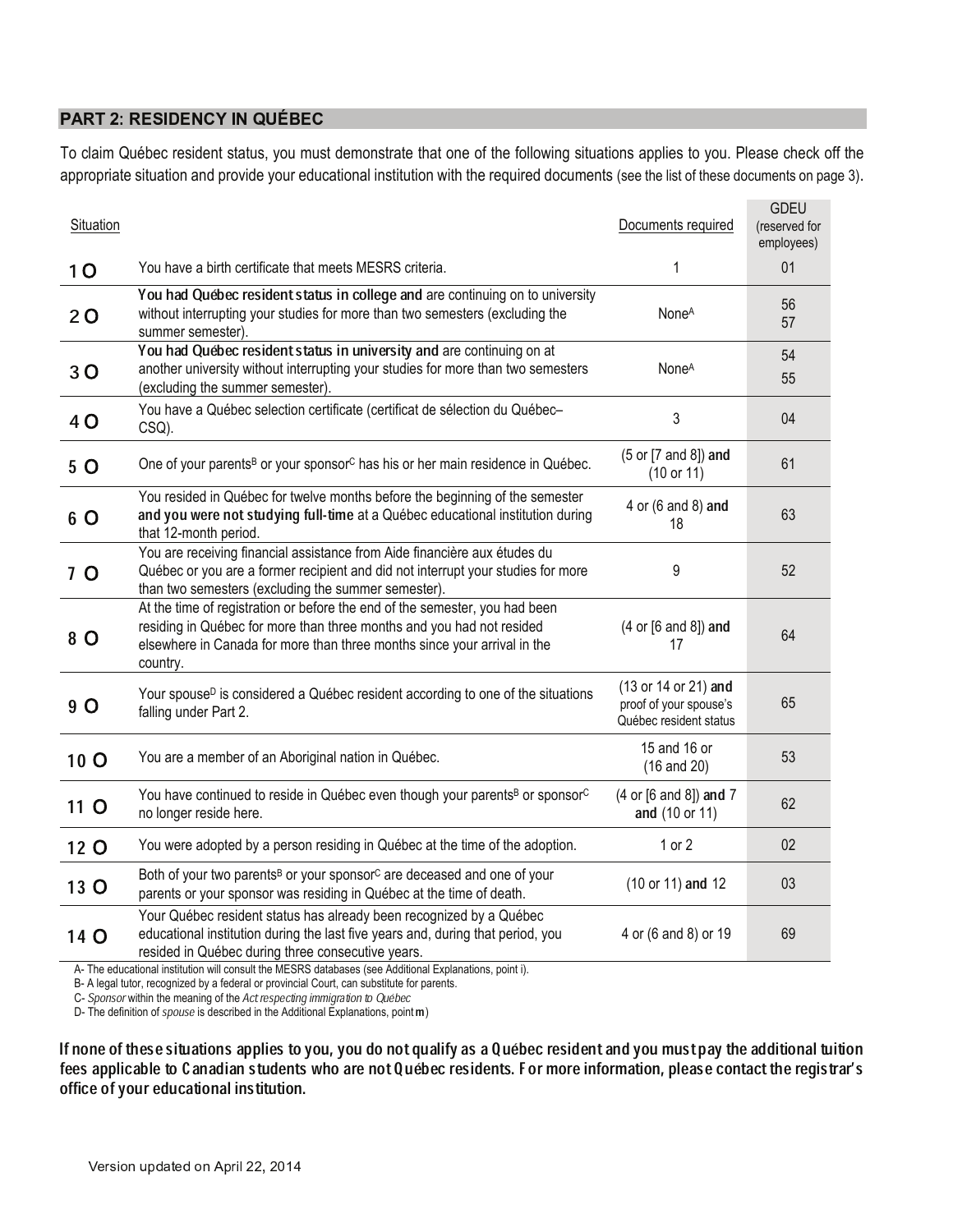|                | Documents required                                                                                                                                                                                                                                                                                                                                                                                                                                                                                                                                                         | Additional<br>Explanations |
|----------------|----------------------------------------------------------------------------------------------------------------------------------------------------------------------------------------------------------------------------------------------------------------------------------------------------------------------------------------------------------------------------------------------------------------------------------------------------------------------------------------------------------------------------------------------------------------------------|----------------------------|
| 1              | Québec birth certificate that meets MESRS criteria                                                                                                                                                                                                                                                                                                                                                                                                                                                                                                                         |                            |
| $\overline{2}$ | Valid adoption judgment                                                                                                                                                                                                                                                                                                                                                                                                                                                                                                                                                    |                            |
| 3              | Québec selection certificate (certificat de sélection du Québec-CSQ) or immigration form IMM-1000, IMM-5292, IMM-<br>5688 or IMM-5617 with CSQ number or official letter from the Ministère de l'Immigration et des Communautés<br>culturelles confirming the issue of a CSQ. The CSQ must have been issued before permanent resident status was<br>obtained.                                                                                                                                                                                                              | h                          |
| 4              | Your Québec health insurance card that demonstrates the situation checked off in Part 2                                                                                                                                                                                                                                                                                                                                                                                                                                                                                    | g                          |
| 5              | Your parent's or sponsor's Québec health insurance card that demonstrates the situation checked off in Part 2                                                                                                                                                                                                                                                                                                                                                                                                                                                              | g                          |
| 6              | One of the following documents in your name, where the dates demonstrate the situation checked off in Part 2:<br>municipal tax assessment, school tax assessment, mortgage statement, lease, or letter from the landlord and copy of<br>the lease establishing residency                                                                                                                                                                                                                                                                                                   |                            |
| 7              | One of the following documents in your parent's or sponsor's name, where the dates demonstrate the situation checked<br>off in Part 2: municipal tax assessment, school tax assessment, mortgage statement, lease, or letter from the landlord<br>and copy of the lease establishing residency                                                                                                                                                                                                                                                                             |                            |
| 8              | Two extracts from different documents in the name of the person concerned attesting to the receipt of mail during the<br>period in question at the address indicated on the lease or tax assessment. The following documents will be accepted:<br>public service invoices, driver's licence, official correspondence from a municipal, provincial or federal government,<br>official correspondence from a financial institution, official correspondence from an educational institution other than the<br>institution to which you are submitting this form.             | k                          |
| 9              | Proof of a student loan granted by Aide financière aux études du Québec and, if needed, transcripts that demonstrate<br>the continuity of studies                                                                                                                                                                                                                                                                                                                                                                                                                          |                            |
| 10             | Your birth certificate or official immigration document indicating the names of both parents (or federal or provincial court<br>order granting legal custody of the student)                                                                                                                                                                                                                                                                                                                                                                                               |                            |
| 11             | Immigration form IMM-1000, IMM-5292, IMM-5688 or IMM-5617 indicating the sponsor's name                                                                                                                                                                                                                                                                                                                                                                                                                                                                                    |                            |
| 12             | Death certificate for your father and mother or your sponsor (at least one must be issued by the Directeur de l'état civil<br>du Québec)                                                                                                                                                                                                                                                                                                                                                                                                                                   |                            |
| 13             | Certificate or attestation of marriage or civil union                                                                                                                                                                                                                                                                                                                                                                                                                                                                                                                      |                            |
| 14             | If they are living in a de facto union for at least three years, a sworn statement of the student specifying the date of the<br>beginning of this union and attesting that they are living together in a de facto union for at least three years and that they<br>present themselves publicly as a couple.                                                                                                                                                                                                                                                                 | m                          |
| 15             | A valid certificate of Indian status issued by the federal government of Canada                                                                                                                                                                                                                                                                                                                                                                                                                                                                                            | 0                          |
| 16             | Your registry group (or band) officially recognized in Québec or letter from the band council confirming that you are a<br>member of an Aboriginal nation in Québec or, for beneficiaries of the James Bay and Northern Québec Agreement, a<br>card issued by the Grand Council of the Cree or a letter from the Makivik Corporation indicating your beneficiary<br>number and confirming your settlement in Québec                                                                                                                                                        | 0                          |
| 17             | Documents showing the date on which you obtained permanent residency or Canadian citizenship (IMM-1000, IMM-<br>5292, IMM-5688, IMM-5617 or other) as well as the file demonstrating that you have not resided elsewhere in Canada<br>for more than three months since that date (proof to be established for at least 3 months and over the last 10 years at<br>the most).                                                                                                                                                                                                | n                          |
| 18             | Sworn statement by you confirming that you were not a full-time student in Québec during the period concerned. In<br>subsequent months, the educational institution will consult the MESRS databases to verify the validity of the sworn<br>statement.                                                                                                                                                                                                                                                                                                                     | k                          |
| 19             | Proof of full time registration during two semesters per year (fall and winter) for the period in question                                                                                                                                                                                                                                                                                                                                                                                                                                                                 |                            |
| 20             | Valid Inuit status card or letter confirming Inuit status, issued by the Makivik Corporation                                                                                                                                                                                                                                                                                                                                                                                                                                                                               | 0                          |
| 21             | If they are living in a de facto union for at least one year and they have a common child together, a sworn statement of the<br>student specifying the date of the beginning of this union and attesting that they are living together in a de facto union for at<br>least one year and that they present themselves publicly as a couple and proof of filiation showing that the student and his<br>or her spouse are parents of the same child: birth certificate showing the first and last names of both parents, copy of an act<br>of birth or the adoption judgment. | m                          |

N. B. The documents required will be used only to establish the student's Québec resident status. Students who make a false statement will have to pay the unpaid additional tuition fees and will be subject to the legal action provided for false sworn statements.

# Please submit this form to your educational institution.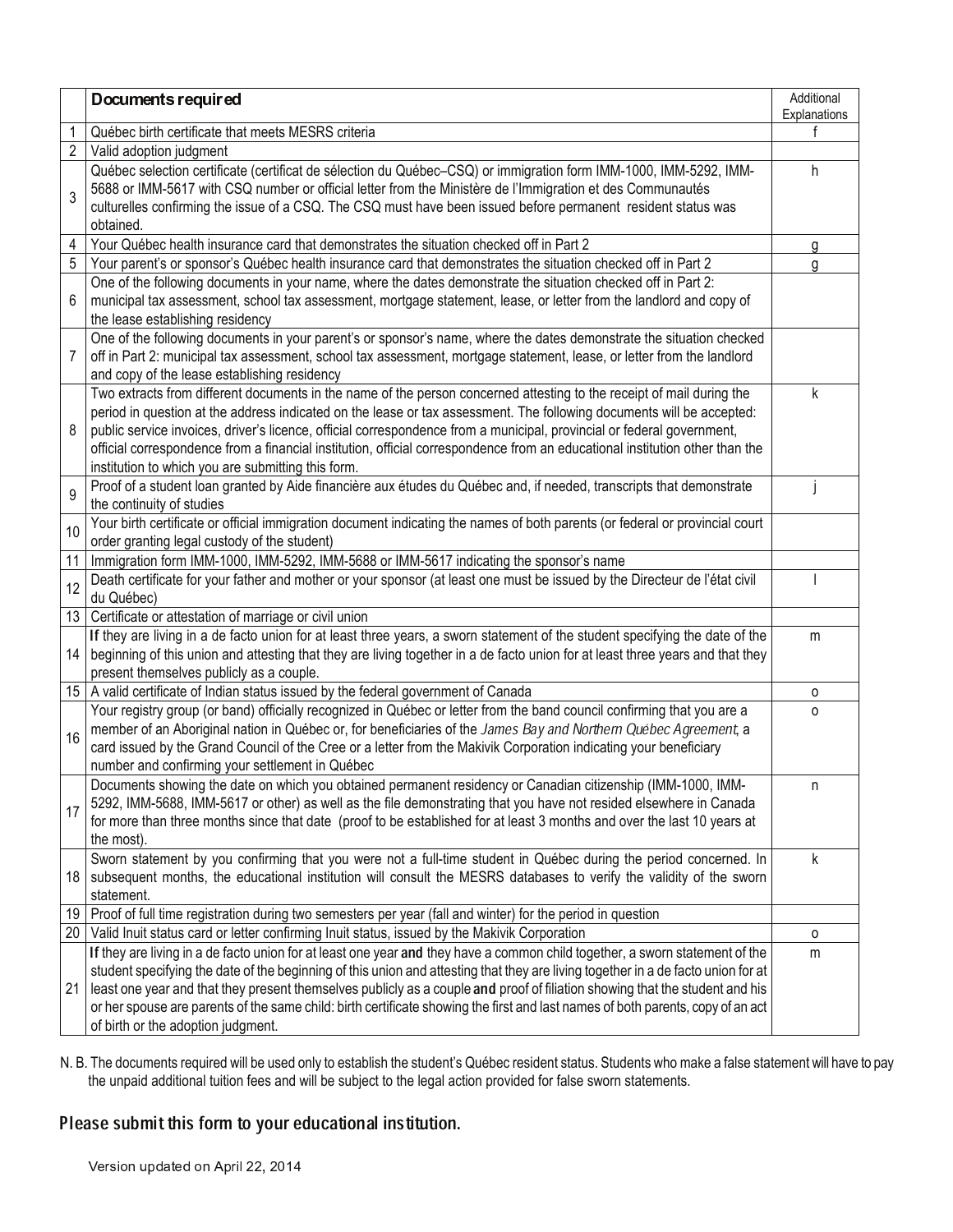## **ATTESTATION OF QUÉBEC RESIDENT STATUS** FOR CANADIAN CITIZENS AND PERMANENT RESIDENTS OF CANADA

## Additional Explanations Related to the "Attestation of Québec Resident Status" Form

#### a) Definition

The definition of "Québec resident" has applied to all Canadian citizens and all permanent residents of Canada since the fall of 1997 for universities and the fall of 2000 for colleges. The definition is the same for both levels of education:

A student is considered a Québec resident if he or she is a Canadian citizen or permanent resident\* within the meaning of the applicable immigration legislation and if any one of the following situations applies:

- 1. The student was born in Québec or was adopted by a person who was residing in Québec at the time of the adoption.<br>2. One of the student's parents or his or her sponsor\*\* resides in Québec.
- One of the student's parents or his or her sponsor\*\* resides in Québec.
- 3. The student's parents or sponsor\*\* are deceased and one of the parents or the sponsor was residing in Québec at the time of death.
- 4. The student maintains his or her residence in Québec even though his or her parents or sponsor\*\* no longer reside in Québec.
- 5. Québec is the last place where the student has resided for 12 consecutive months without pursuing full-time studies during that period.
- 6. The student holds a selection certificate (certificat de sélection du Québec–CSQ) issued under section 3.1 of the Act respecting immigration to Québec (chapter I-0.2).
- 7. The student has been residing in Québec for at least three months without having resided in another province for more than three months.
- 8. The student resided in Québec according to above paragraphs 2, 4, 5 or 7 for three consecutive years in the last five years.
- 9. The student's spouse was or is residing in Québec according to one of the preceding paragraphs.
- \* Proof of Canadian citizenship or permanent residency: birth certificate, citizenship certificate, permanent resident card, confirmation of permanent residence (immigration form IMM-1000, IMM-5292, IMM-5688 or IMM-5617), passport or valid certificate of Indian status issued by the federal government of Canada or valid Inuit status card issued by the Makivik Corporation.
- \*\* For the purposes of this definition, the term "parents" means the student's father and mother, and the term "sponsor" means a Canadian citizen or a permanent resident, other than the student's father, mother or spouse, who sponsors the application for landing of a permanent resident within the meaning of the Act respecting immigration to Québec.

#### b) Permanence of status

Paragraphs 1, 3 and 6 of the above definition describe permanent situations. Unless the definition is amended, a student will retain his or her status indefinitely. Status under the other paragraphs is provisional. This means that a student who qualifies as a Québec resident and who interrupts his or her studies for more than two semesters (excluding the summer semester) must once again apply for Québec resident status upon re-enrollment.

## c) Foreign students

Foreign students are not affected by this definition and are not required to complete the form. They must contact the admissions office of their educational institution for further information on how their tuition fees are calculated.

## d) Adjustment of tuition fees

Students who are not considered Québec residents by their educational institution have until the end of the current semester to submit proof to the contrary. It is the student's responsibility to provide the required documents. Tuition fees will not be adjusted once the semester has ended.

#### e) Obligation to complete the form

Students should complete the form when their educational institution requests them to do so or when they register for a course that results in additional tuition fees applicable to Canadian students who are not Québec residents (invoicing or online inquiry concerning tuition fees payable). Educational institutions will determine Québec resident status for certain students on the basis of information received during the admissions procedure or obtained by consulting the databases of the Ministère de l'Enseignement supérieur, de la Recherche et de la Science (MESRS). All other students must demonstrate